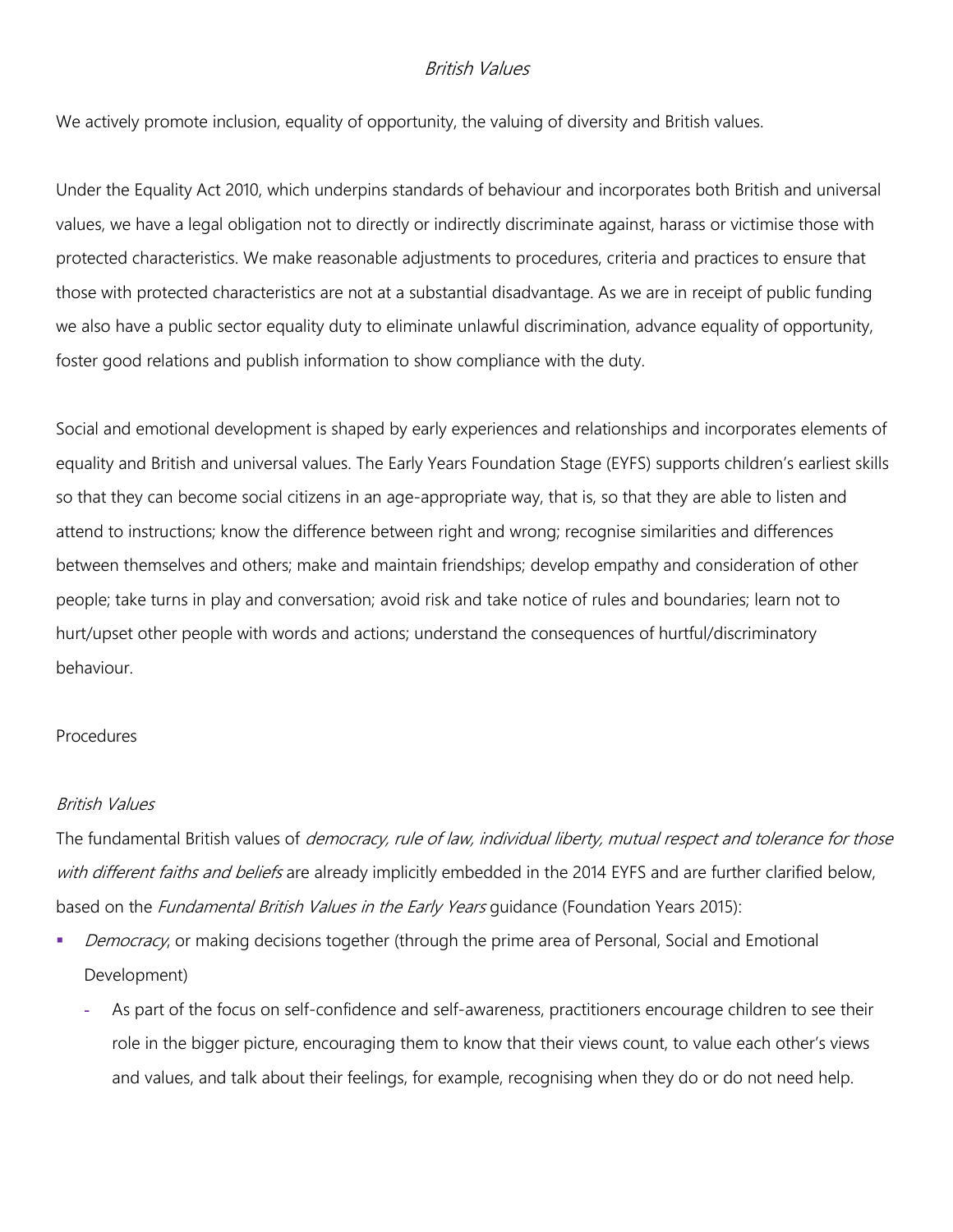- **-** Practitioners support the decisions that children make and provide activities that involve turn-taking, sharing and collaboration. Children are given opportunities to develop enquiring minds in an atmosphere where questions are valued.
- Rule of law, or understanding that rules matter (through the prime area of Personal, Social and Emotional Development)
	- **-** Practitioners ensure that children understand their own and others' behaviour and its consequence.
	- **-** Practitioners collaborate with children to create rules and the codes of behaviour, for example, the rules about tidying up, and ensure that all children understand rules apply to everyone.
- Individual liberty, or freedom for all (through the prime areas of Personal, Social and Emotional Development, and Understanding the World)
	- **-** Children should develop a positive sense of themselves. Staff provide opportunities for children to develop their self-knowledge, self-esteem and increase their confidence in their own abilities, for example through allowing children to take risks on climbing equipment, mixing colours, talking about their experiences and learning.
	- **-** Practitioners encourage a range of experiences that allow children to explore the language of feelings and responsibility, reflect on their differences and understand we are free to have different opinions, for example discussing in a small group what they feel about transferring into School.
- Mutual respect and tolerance, or treating others as you want to be treated (through the prime areas of Personal, Social and Emotional Development, and Understanding the World)
	- **-** Practitioners create an ethos of inclusivity and tolerance where views, faiths, cultures and races are valued and children are engaged with the wider community.
	- **-** Children should acquire tolerance, appreciation and respect for their own and other cultures; know about similarities and differences between themselves and others, and among families, faiths, communities, cultures and traditions.
	- **-** Practitioners encourage and explain the importance of tolerant behaviours, such as sharing and respecting other's opinions.
	- **-** Practitioners promote diverse attitudes and challenge stereotypes, for example, sharing stories that reflect and value the diversity of children's experiences and providing resources and activities that challenge gender, cultural or racial stereotyping.
- In our setting it is not acceptable to:
- Policy Written by: Terri Clarke Policy Written: May 2018 **-** actively promote intolerance of other faiths, cultures and races